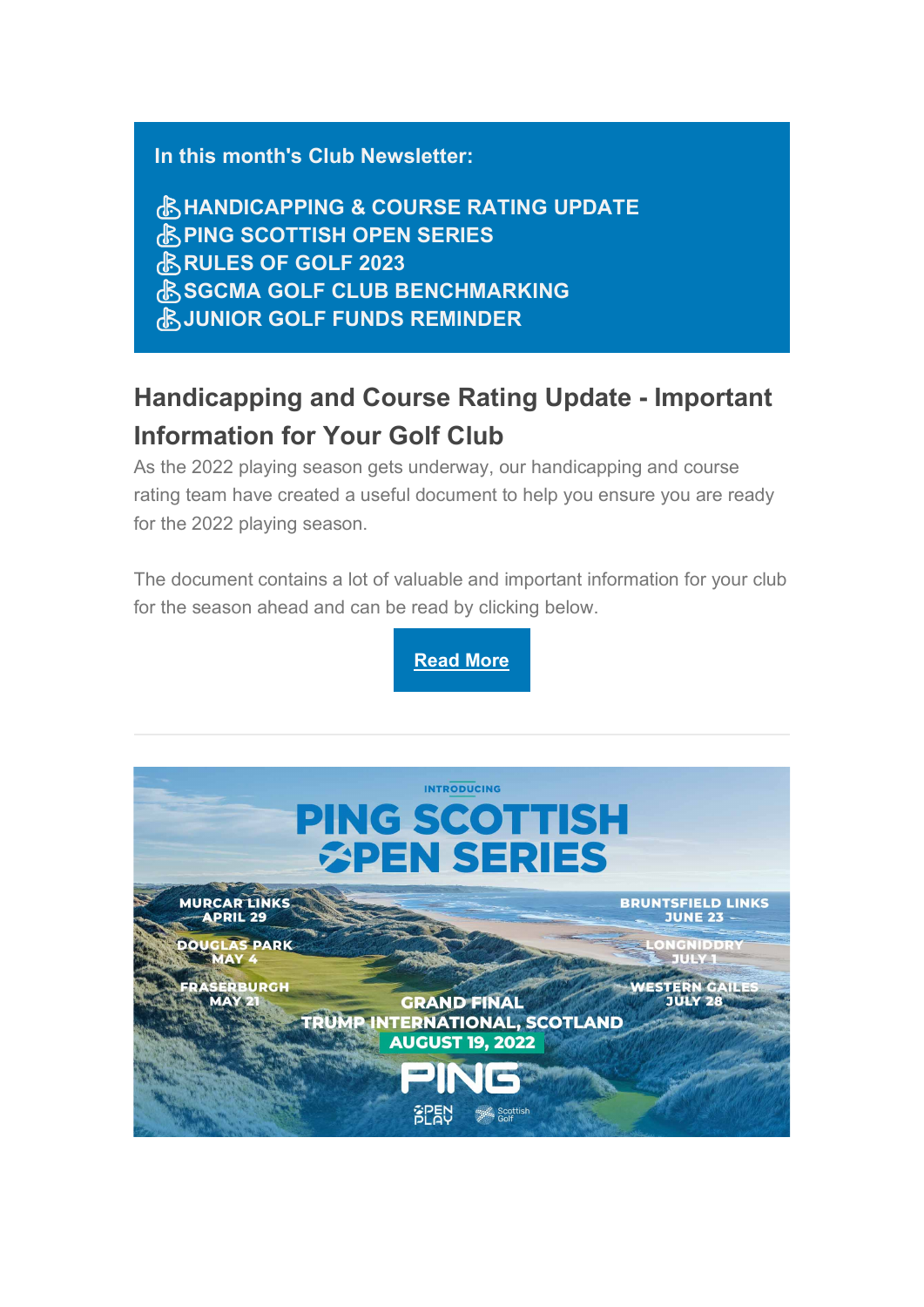## **New PING Scottish Open Series**

The series, sponsored by PING is the first ever national multi-tee event open to all golfer types including your club members.

The six qualifying rounds will take place at some of Scotland's best courses including [Murcar Links,](https://scottishgolf.us4.list-manage.com/track/click?u=9c32e12ea21cc19e8cd8c1f75&id=a0f8ef3784&e=196ecfd959) [Douglas Park,](https://scottishgolf.us4.list-manage.com/track/click?u=9c32e12ea21cc19e8cd8c1f75&id=51f4b9d24d&e=196ecfd959) [Fraserburgh,](https://scottishgolf.us4.list-manage.com/track/click?u=9c32e12ea21cc19e8cd8c1f75&id=f5d62e4490&e=196ecfd959) [Bruntsfield](https://scottishgolf.us4.list-manage.com/track/click?u=9c32e12ea21cc19e8cd8c1f75&id=13f2d2664f&e=196ecfd959)  [Links,](https://scottishgolf.us4.list-manage.com/track/click?u=9c32e12ea21cc19e8cd8c1f75&id=13f2d2664f&e=196ecfd959) [Longniddry](https://scottishgolf.us4.list-manage.com/track/click?u=9c32e12ea21cc19e8cd8c1f75&id=ebf403fea2&e=196ecfd959) and [Western Gailes](https://scottishgolf.us4.list-manage.com/track/click?u=9c32e12ea21cc19e8cd8c1f75&id=59e1cd8a46&e=196ecfd959) with the top gross and four best net qualifying for the Grand Final at Trump International Golf Links, Aberdeen in August.

### **[Find Out More](https://scottishgolf.us4.list-manage.com/track/click?u=9c32e12ea21cc19e8cd8c1f75&id=4461fdad71&e=196ecfd959)**



## **2023 Rules of Golf**

The next edition of the Rules of Golf becomes effective on 1 January 2023 and copies will be distributed in October 2022 to all golf clubs in Great Britain and Ireland free of charge by The R&A, with the support of Rolex.

Grant Moir, Director-Rules at the R&A, has written a letter to club managers across Great Britain and Ireland.

**[Read the 2023 Rules of Golf Letter](https://scottishgolf.us4.list-manage.com/track/click?u=9c32e12ea21cc19e8cd8c1f75&id=675a47a817&e=196ecfd959)**